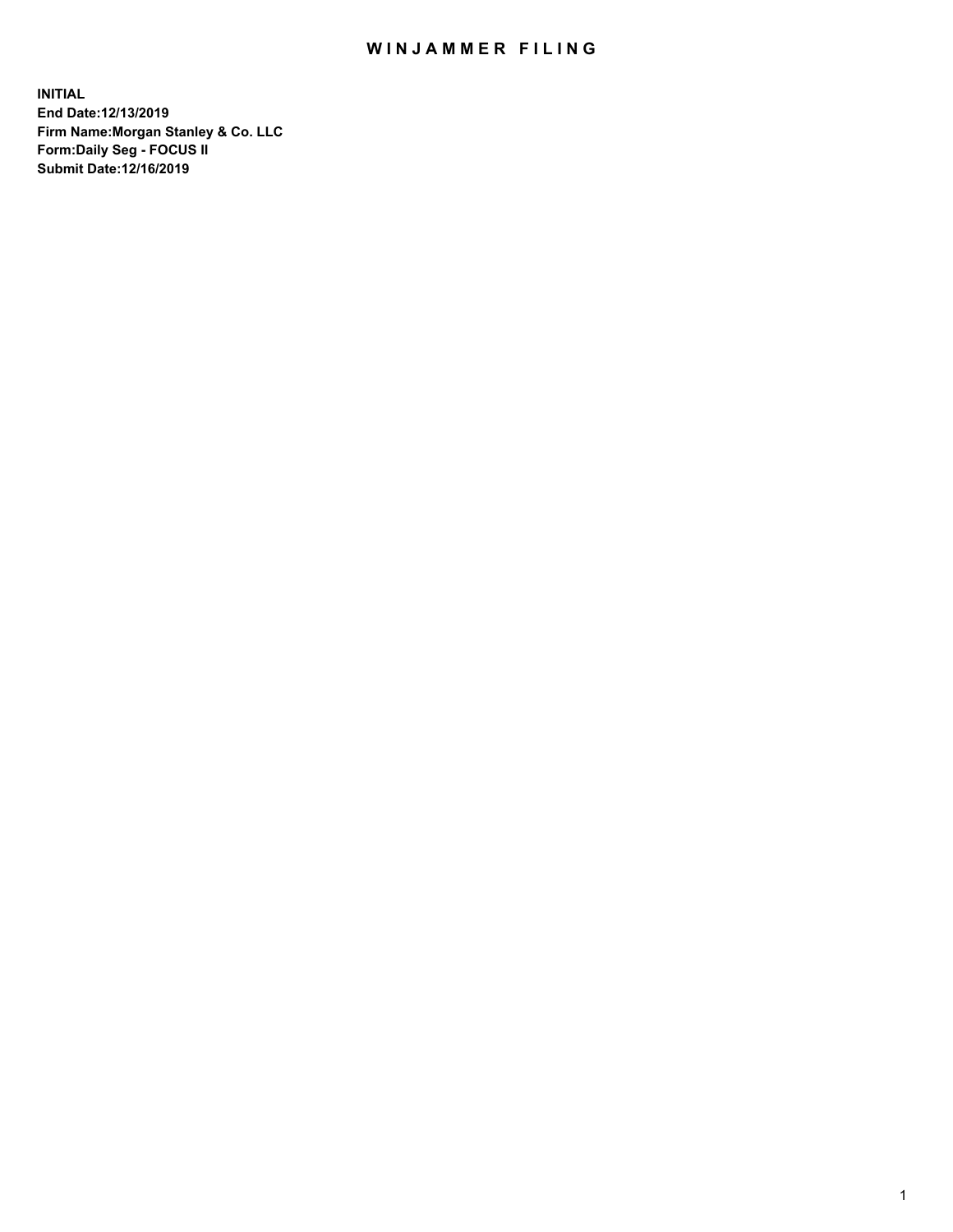**INITIAL End Date:12/13/2019 Firm Name:Morgan Stanley & Co. LLC Form:Daily Seg - FOCUS II Submit Date:12/16/2019 Daily Segregation - Cover Page**

| Name of Company                                                                                                                                                                                                                                                                                                                | Morgan Stanley & Co. LLC                               |
|--------------------------------------------------------------------------------------------------------------------------------------------------------------------------------------------------------------------------------------------------------------------------------------------------------------------------------|--------------------------------------------------------|
| <b>Contact Name</b>                                                                                                                                                                                                                                                                                                            | <b>Ikram Shah</b>                                      |
| <b>Contact Phone Number</b>                                                                                                                                                                                                                                                                                                    | 212-276-0963                                           |
| <b>Contact Email Address</b>                                                                                                                                                                                                                                                                                                   | lkram.shah@morganstanley.com                           |
| FCM's Customer Segregated Funds Residual Interest Target (choose one):<br>a. Minimum dollar amount: ; or<br>b. Minimum percentage of customer segregated funds required:% ; or<br>c. Dollar amount range between: and; or<br>d. Percentage range of customer segregated funds required between:% and%.                         | 235,000,000<br><u>0</u><br><u>00</u><br>0 <sub>0</sub> |
| FCM's Customer Secured Amount Funds Residual Interest Target (choose one):<br>a. Minimum dollar amount: ; or<br>b. Minimum percentage of customer secured funds required:% ; or<br>c. Dollar amount range between: and; or<br>d. Percentage range of customer secured funds required between:% and%.                           | 140,000,000<br><u>0</u><br>0 <sub>0</sub><br>00        |
| FCM's Cleared Swaps Customer Collateral Residual Interest Target (choose one):<br>a. Minimum dollar amount: ; or<br>b. Minimum percentage of cleared swaps customer collateral required:% ; or<br>c. Dollar amount range between: and; or<br>d. Percentage range of cleared swaps customer collateral required between:% and%. | 92,000,000<br><u>0</u><br><u>00</u><br>00              |

Attach supporting documents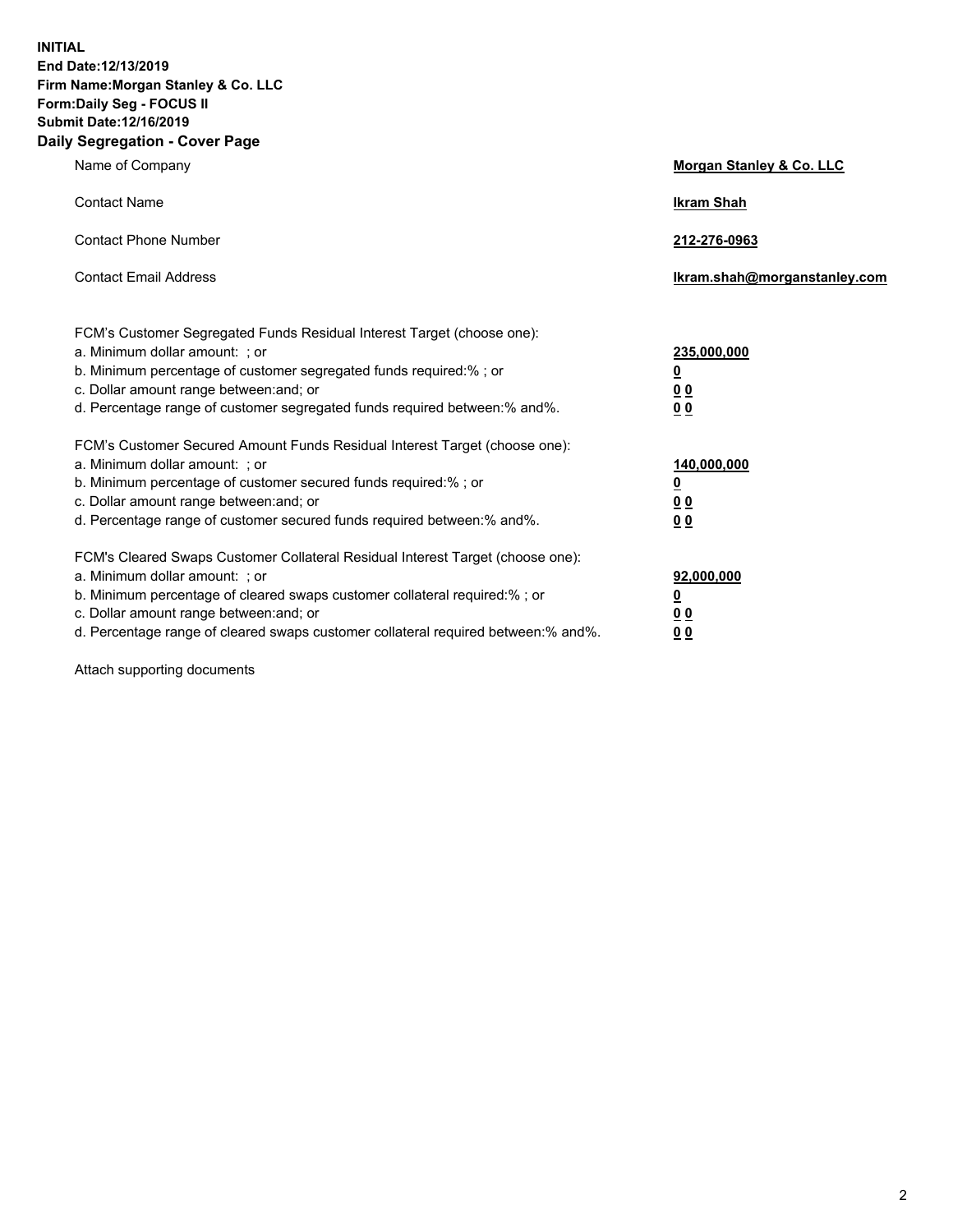## **INITIAL End Date:12/13/2019 Firm Name:Morgan Stanley & Co. LLC Form:Daily Seg - FOCUS II Submit Date:12/16/2019**

## **Daily Segregation - Secured Amounts**

Foreign Futures and Foreign Options Secured Amounts Amount required to be set aside pursuant to law, rule or regulation of a foreign government or a rule of a self-regulatory organization authorized thereunder 1. Net ledger balance - Foreign Futures and Foreign Option Trading - All Customers A. Cash **2,896,662,735** [7315] B. Securities (at market) **2,368,175,087** [7317] 2. Net unrealized profit (loss) in open futures contracts traded on a foreign board of trade **384,890,120** [7325] 3. Exchange traded options a. Market value of open option contracts purchased on a foreign board of trade **4,328,456** [7335] b. Market value of open contracts granted (sold) on a foreign board of trade **-7,981,795** [7337] 4. Net equity (deficit) (add lines 1. 2. and 3.) **5,646,074,603** [7345] 5. Account liquidating to a deficit and account with a debit balances - gross amount **148,996,281** [7351] Less: amount offset by customer owned securities **-147,827,499** [7352] **1,168,782** 6. Amount required to be set aside as the secured amount - Net Liquidating Equity Method (add lines 4 and 5) 7. Greater of amount required to be set aside pursuant to foreign jurisdiction (above) or line 6. FUNDS DEPOSITED IN SEPARATE REGULATION 30.7 ACCOUNTS

- 1. Cash in banks
	- A. Banks located in the United States **104,232,832** [7500]
	- B. Other banks qualified under Regulation 30.7 **772,015,940** [7520] **876,248,772**
- 2. Securities
	- A. In safekeeping with banks located in the United States **317,104,552** [7540]
	- B. In safekeeping with other banks qualified under Regulation 30.7 **0** [7560] **317,104,552** [7570]
- 3. Equities with registered futures commission merchants
	-
	- B. Securities **0** [7590]
	- C. Unrealized gain (loss) on open futures contracts **824,930** [7600]
	- D. Value of long option contracts **0** [7610]
- E. Value of short option contracts **0** [7615] **8,046,806** [7620]
- 4. Amounts held by clearing organizations of foreign boards of trade
	- A. Cash **0** [7640]
	- B. Securities **0** [7650]
	- C. Amount due to (from) clearing organization daily variation **0** [7660]
	- D. Value of long option contracts **0** [7670]
	- E. Value of short option contracts **0** [7675] **0** [7680]
- 5. Amounts held by members of foreign boards of trade
	-
	-
	- C. Unrealized gain (loss) on open futures contracts **384,065,189** [7720]
	- D. Value of long option contracts **4,328,456** [7730]
	- E. Value of short option contracts **-7,981,795** [7735] **4,637,212,496**
- 6. Amounts with other depositories designated by a foreign board of trade **0** [7760]
- 7. Segregated funds on hand **0** [7765]
- 8. Total funds in separate section 30.7 accounts **5,838,612,626** [7770]
- 9. Excess (deficiency) Set Aside for Secured Amount (subtract line 7 Secured Statement Page 1 from Line 8)
- 10. Management Target Amount for Excess funds in separate section 30.7 accounts **140,000,000** [7780]
- 11. Excess (deficiency) funds in separate 30.7 accounts over (under) Management Target **51,369,241** [7785]

**0** [7305]

[7354] **5,647,243,385** [7355]

**5,647,243,385** [7360]

[7530]

A. Cash **7,221,876** [7580]

 A. Cash **2,205,730,112** [7700] B. Securities **2,051,070,534** [7710] [7740] **191,369,241** [7380]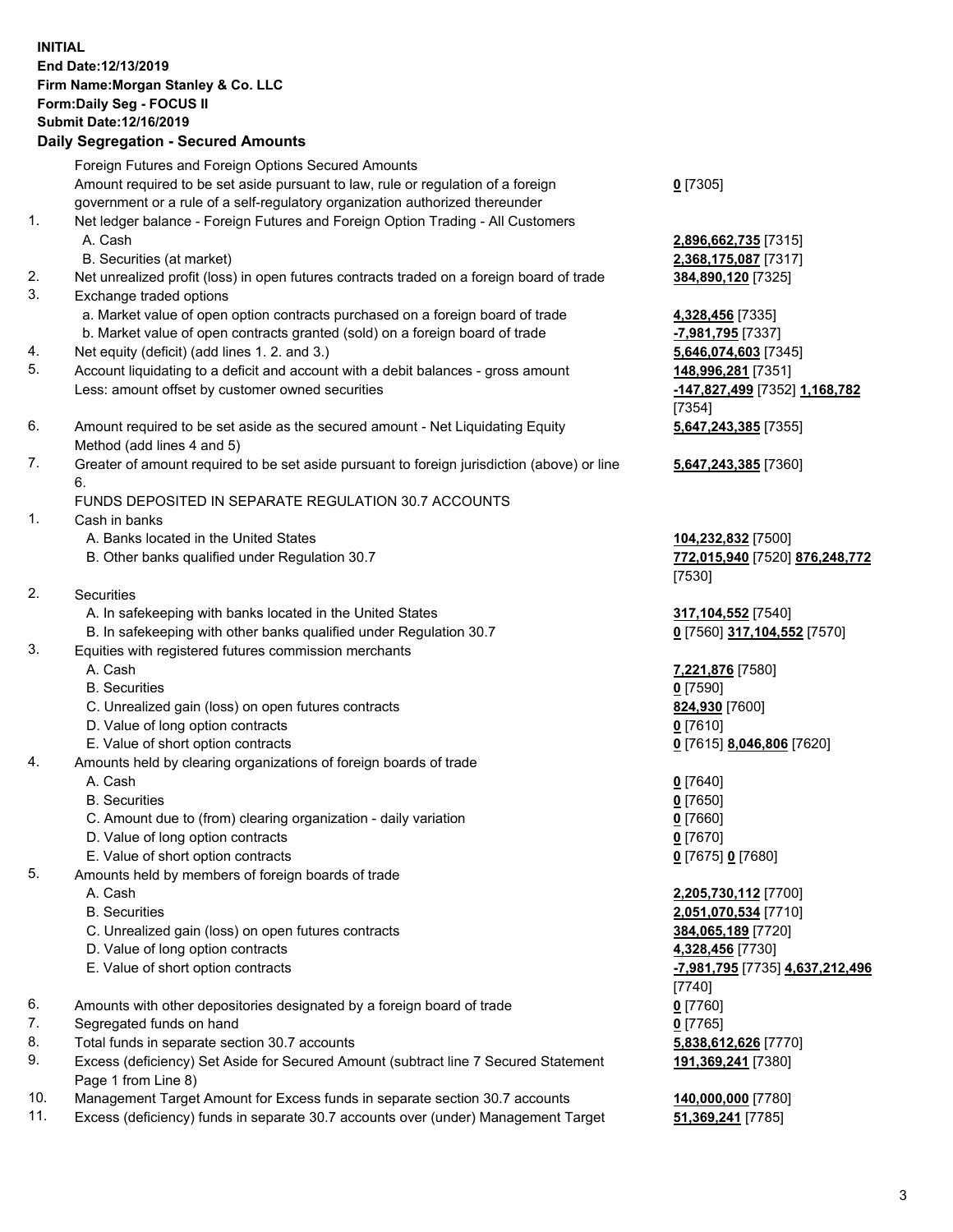**INITIAL End Date:12/13/2019 Firm Name:Morgan Stanley & Co. LLC Form:Daily Seg - FOCUS II Submit Date:12/16/2019 Daily Segregation - Segregation Statement** SEGREGATION REQUIREMENTS(Section 4d(2) of the CEAct) 1. Net ledger balance A. Cash **10,026,862,024** [7010] B. Securities (at market) **6,321,031,741** [7020] 2. Net unrealized profit (loss) in open futures contracts traded on a contract market **1,107,969,055** [7030] 3. Exchange traded options A. Add market value of open option contracts purchased on a contract market **343,955,708** [7032] B. Deduct market value of open option contracts granted (sold) on a contract market **-262,504,763** [7033] 4. Net equity (deficit) (add lines 1, 2 and 3) **17,537,313,765** [7040] 5. Accounts liquidating to a deficit and accounts with debit balances - gross amount **177,928,664** [7045] Less: amount offset by customer securities **-176,038,950** [7047] **1,889,714** [7050] 6. Amount required to be segregated (add lines 4 and 5) **17,539,203,479** [7060] FUNDS IN SEGREGATED ACCOUNTS 7. Deposited in segregated funds bank accounts A. Cash **4,191,048,453** [7070] B. Securities representing investments of customers' funds (at market) **0** [7080] C. Securities held for particular customers or option customers in lieu of cash (at market) **886,821,327** [7090] 8. Margins on deposit with derivatives clearing organizations of contract markets A. Cash **7,037,684,303** [7100] B. Securities representing investments of customers' funds (at market) **0** [7110] C. Securities held for particular customers or option customers in lieu of cash (at market) **5,434,210,414** [7120] 9. Net settlement from (to) derivatives clearing organizations of contract markets **183,679,581** [7130] 10. Exchange traded options A. Value of open long option contracts **343,955,708** [7132] B. Value of open short option contracts **-262,504,763** [7133] 11. Net equities with other FCMs A. Net liquidating equity **10,053,525** [7140] B. Securities representing investments of customers' funds (at market) **0** [7160] C. Securities held for particular customers or option customers in lieu of cash (at market) **0** [7170] 12. Segregated funds on hand **0** [7150] 13. Total amount in segregation (add lines 7 through 12) **17,824,948,548** [7180] 14. Excess (deficiency) funds in segregation (subtract line 6 from line 13) **285,745,069** [7190]

- 15. Management Target Amount for Excess funds in segregation **235,000,000** [7194]
- 16. Excess (deficiency) funds in segregation over (under) Management Target Amount Excess

**50,745,069** [7198]